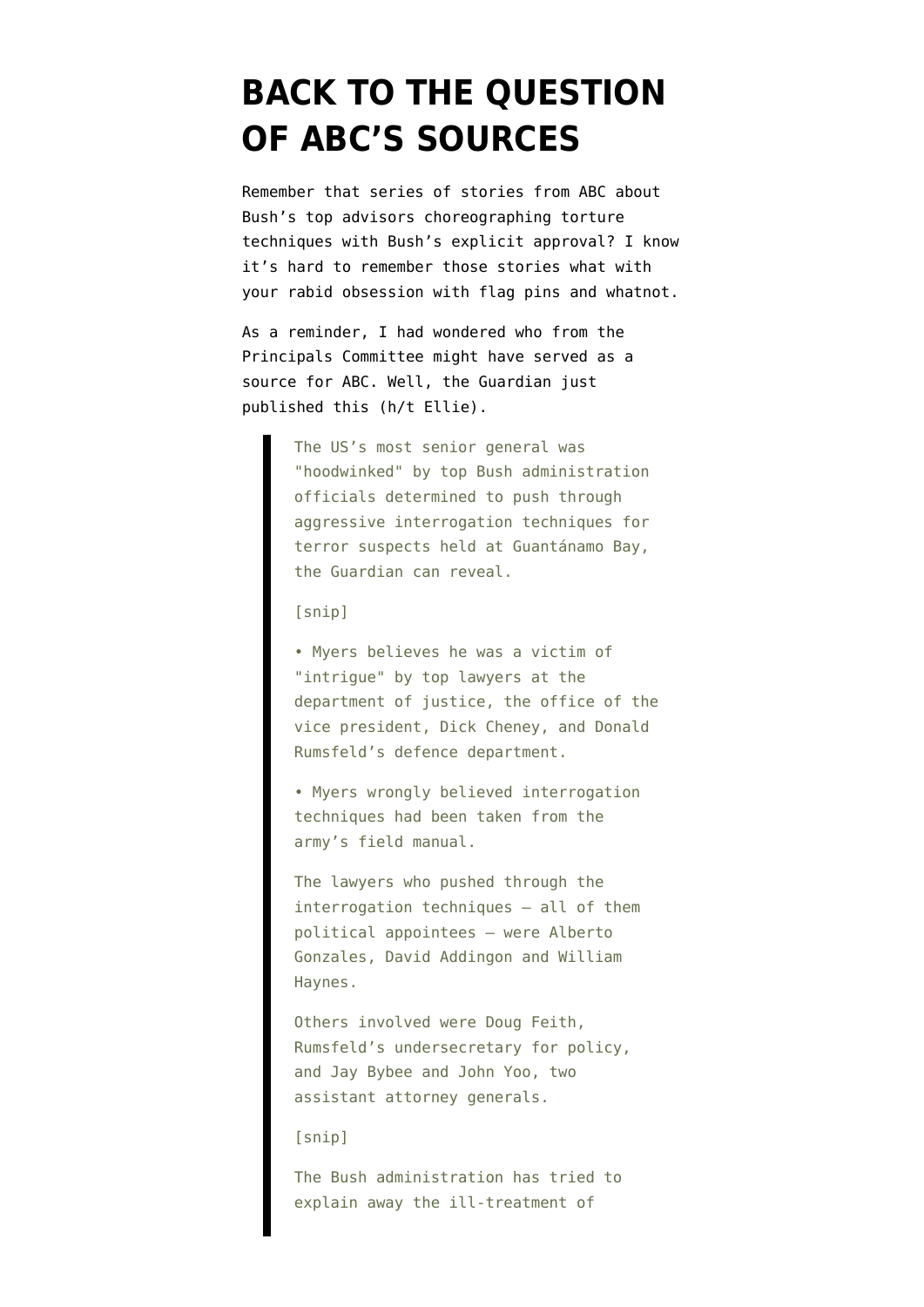detainees at Guantánamo and the Abu Ghraib prison, in Baghdad, by blaming junior officials.

Sands establishes that pressure for the aggressive and cruel treatment of detainees came from the very top and was sanctioned by the most senior lawyers.

Myers, the most senior military officer of the most powerful country in the world, was one top official who did not understand the implications of what was being done.

Sands, who spent three hours with the former general, describes him as being "confused" about the decisions that were taken.

[snip]

"As we worked through the list of techniques, Myers became increasingly hesitant and troubled," Sands writes. "Haynes and Rumsfeld had been able to run rings around him."

Myers and his closest advisers were cut out of the decision-making process, so he was not given sufficient opportunity to object to measures he now says he strongly disapproved of.

He did not know that Bush administration officials were changing the rules allowing interrogation techniques, including the use of dogs, amounting to torture.

"We never authorised torture, we just didn't, not what we would do," Myers said.

This piece certainly makes it clear that Myers would like to blame others for the torture regime in the US.

At the same time, the content of this article